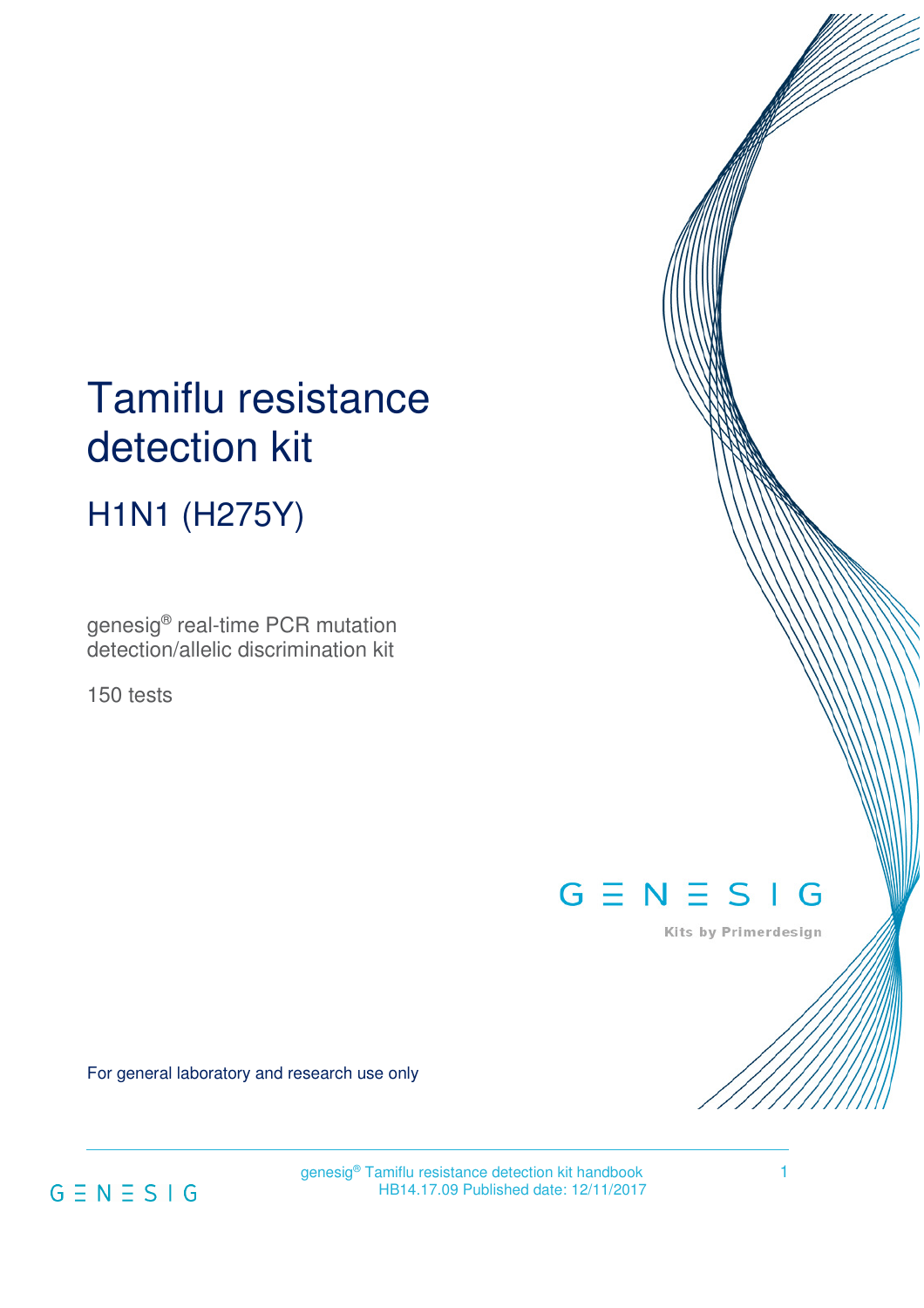# **Contents**

| <b>Principles of the test</b>                     | 3                       |
|---------------------------------------------------|-------------------------|
| <b>Kit contents</b>                               | $\overline{\mathbf{5}}$ |
| Reagents and equipment to be supplied by the user | 6                       |
| <b>Kit storage</b>                                | 6                       |
| Suitable sample material                          | 6                       |
| Licensing agreement and limitations of use        | 6                       |
| <b>Primerdesign satisfaction guarantee</b>        | $\overline{7}$          |
| <b>Quality control</b>                            | $\overline{7}$          |
| <b>Notices and disclaimers</b>                    | $\overline{7}$          |
| <b>Trademarks</b>                                 | $\overline{7}$          |
| <b>Bench-side protocol</b>                        | 8                       |
| qPCR amplification protocol                       | 10                      |
| <b>Interpretation of results</b>                  | 11                      |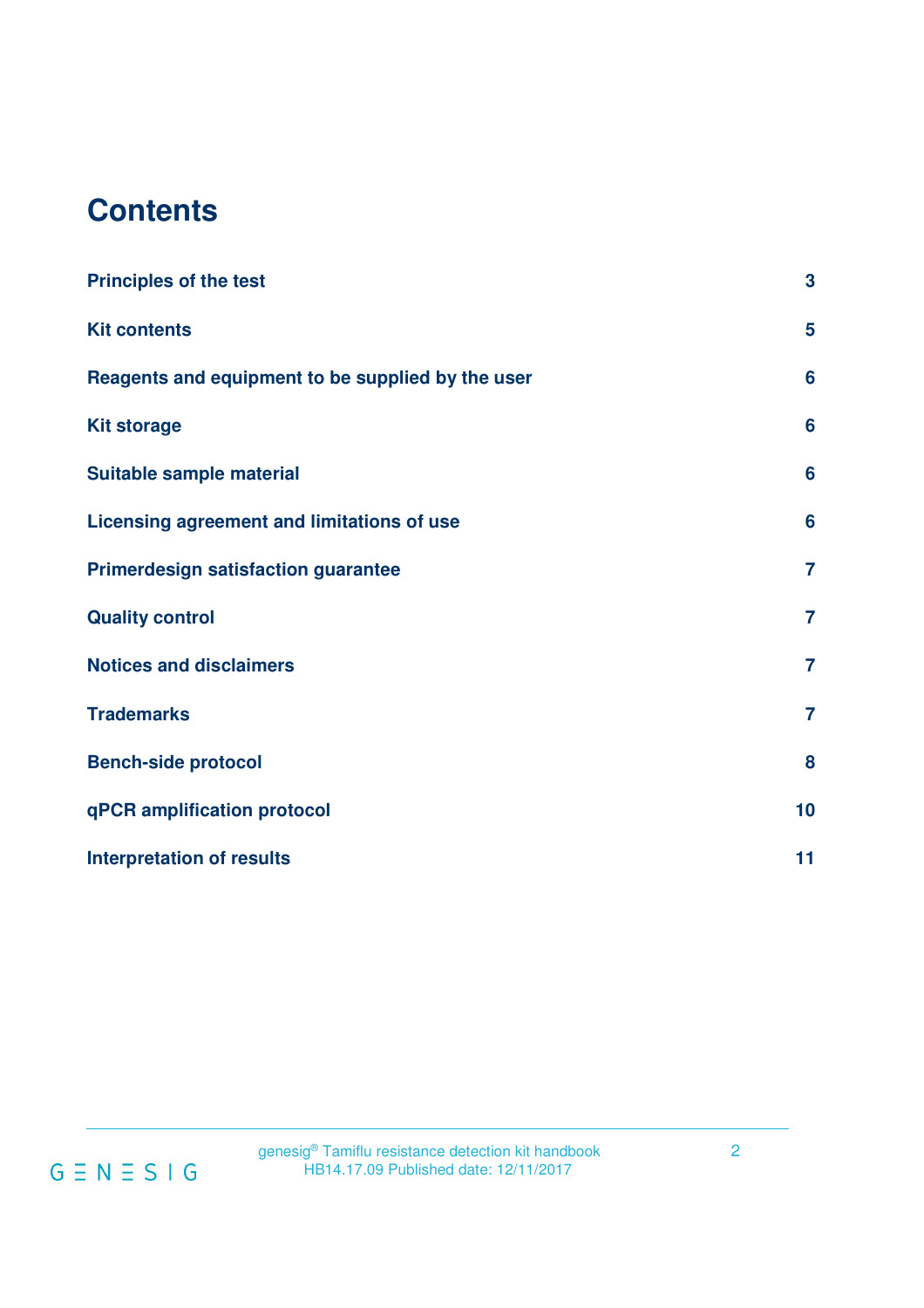### **Principles of the test**

#### **Genotyping by real-time PCR using hydrolysis probes**

Each genotyping primer/probe mix contains two labelled probes homologous to the two genotypes under investigation. During qPCR amplification of the target DNA the probes will compete for binding across the variant/mutant region. The probe that is 100% homologous to the DNA binding site will preferentially bind and give a fluorescent signal as qPCR proceeds. It follows that the wild type (WT) sequence will give a strong amplification plot through one channel whilst giving a very weak signal through the alternative channel. Homozygous variant/mutant samples will give an exactly inverse result. Heterozygote samples contain both probe binding sites on each of the two alleles and therefore will give an intermediate signal through both channels. The three possible genotypes can be resolved by comparing end point fluorescence. Most hardware platforms can perform this analysis automatically.

#### **Positive controls**

The kit contains positive control templates for each of the two genotypes. These can be run as parallel samples to give control signals for each genotype. In order to provide good positive control data that is directly relevant to the samples under test, the control DNA should be used at a similar copy number to the sample DNA. This protocol contains guidelines for varied dilution of the positive control templates depending on the level of viral RNA added to each test. The optimum sample RNA level is 5ng. Positive control templates are a potential contamination risk to subsequent tests so must be handled carefully.

#### **Negative control**

To confirm absence of contamination, a negative control reaction should be included every time the kit is used. In this instance, the RNase/DNase free water should be used instead of template. A negative result indicates that the reagents have not become contaminated while setting up the run. If a positive result is obtained the results should be ignored and the test samples repeated. Possible sources of contamination should first be explored and removed.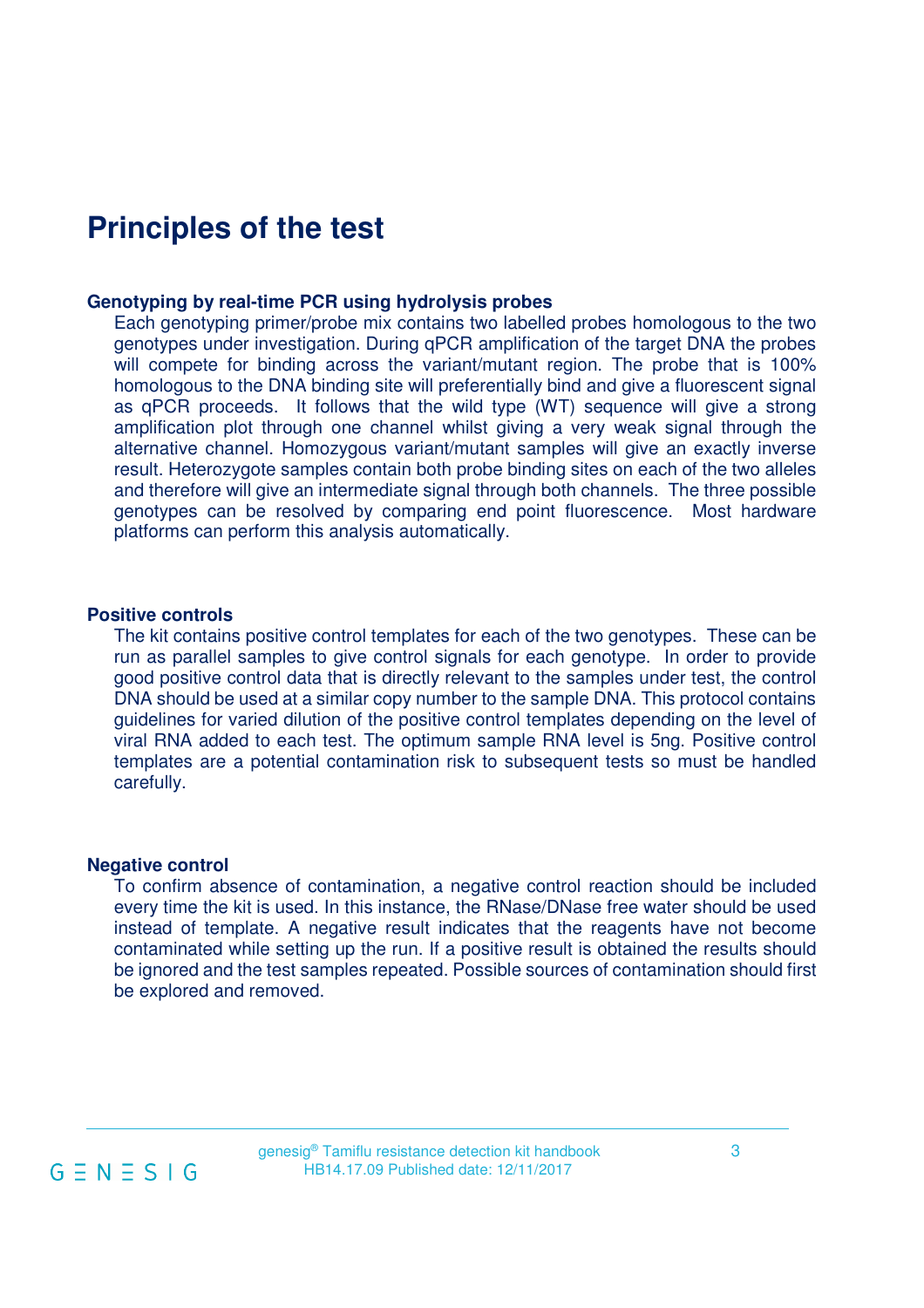#### **Thermo-cycling parameters**

The optimum cycling parameters for Primerdesign genotyping kits is a two-step cycling procedure. The first set of cycles are designed for optimal PCR amplification. Where the test samples contain very low levels of input RNA (<1ng), additional first stage cycles can be added. The second set of cycles are optimal for probe discrimination and therefore cycle at a higher temperature. Fluorescent data is only collected during the second set of amplification cycles. These parameters can be programmed into most machines but it should be noted that the reported cycle threshold (Cq) values produced by this program will be lower than usual and that this is expected.

#### **Master Mix compatibility**

PrecisionPLUS OneStep Master Mix and oasig OneStep Master Mix contain the enzyme, nucleotides, buffers and salts at precisely the correct concentration for this application. The annealing temperatures of the primer and probe have been carefully calibrated and any change in the reaction buffer can significantly alter the performance of the assay. For this reason Primerdesign can only guarantee accurate genotyping results when PrecisionPLUS OneStep Master Mix or oasig OneStep Master Mix is used.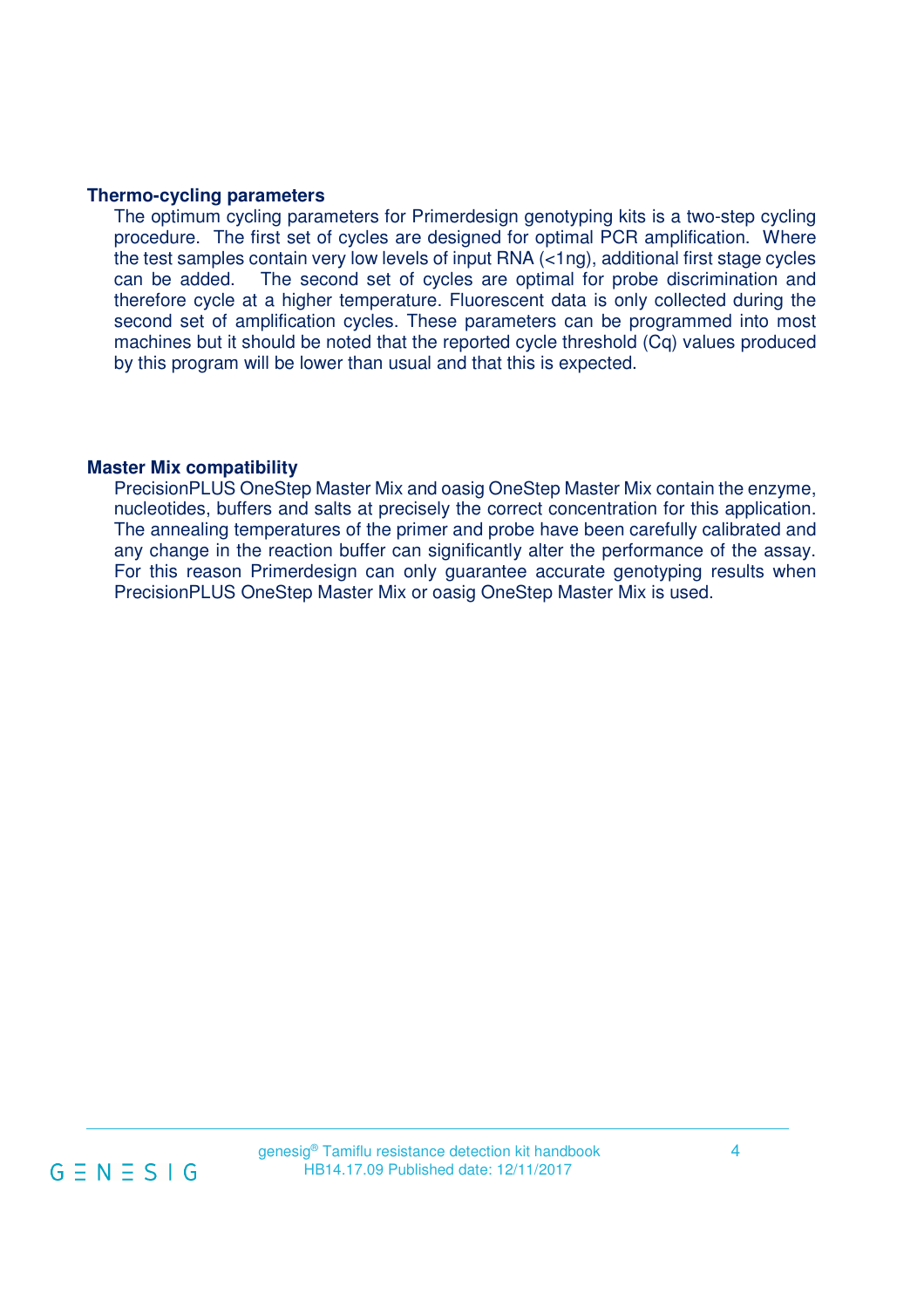# **Kit contents**

- **H1N1 (H275Y) genotyping primer/probe mix (150 reactions, BROWN)**
- **Wild type (WT) positive control template (RED)**
- **Mutant (SNP) positive control template (RED)**
- **RNase/DNase free water (WHITE)**  for resuspension of genotyping primer/probe mix
- **Template preparation buffer (YELLOW)**  for resuspension of positive control templates

**The contents above are required for genotyping.** 

**The kit will also contain the items listed below. These are for H1N1 detection.** 

- **Swine-M1 primer/probe mix (150 reactions, BROWN)**
- **Swine-N1 primer/probe mix (150 reactions, BROWN)**
- **Swine M1/N1 RT primer mix (150 reactions, GREEN)**
- **Human endogenous control (150 reactions, BROWN)**
- **2 x internal control primer/probe mix (150 reactions, BROWN)**
- **2 x internal control RNA templates (BLUE)**
- **Swine-M1 positive control template (RED)**
- **Swine-N1 positive control template (RED)**

**Instructions for use of the H1N1 kit can be found in the H1N1 kit handbook at www.genesig.com.**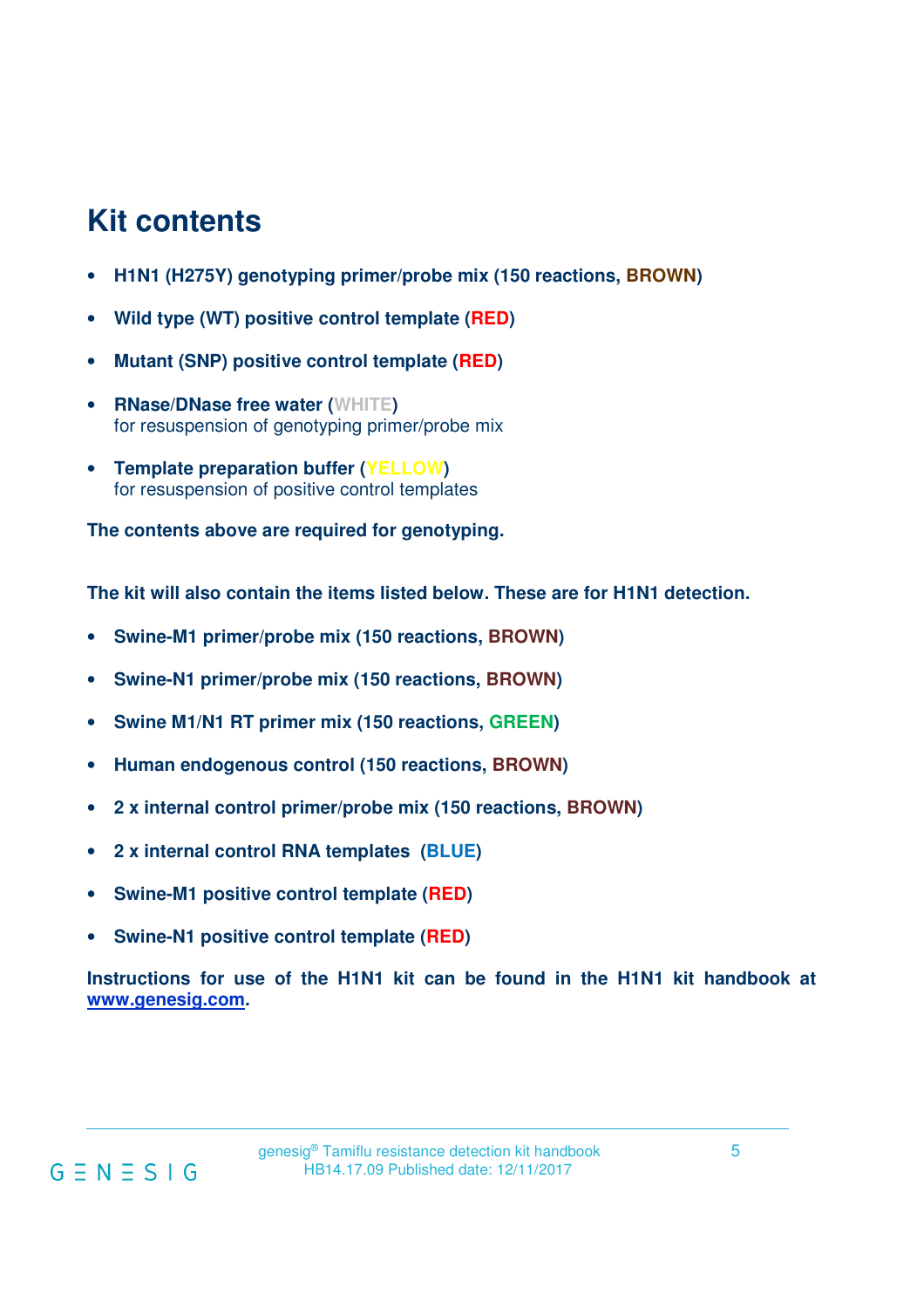## **Reagents and equipment to be supplied by the user**

#### • **Real-Time PCR Instrument**

Must be able to read fluorescence through the VIC and ROX channels.

#### • **qPCR Master Mix**

This kit is designed to work well with Primerdesign PrecisionPLUS OneStep 2X RTqPCR Master Mix or oasig OneStep 2X RT-qPCR Master Mix. Primerdesign can only guarantee accurate genotyping results when PrecisionPLUS OneStep or oasig OneStep Master Mix is used.

- **Pipettors and Tips**
- **Vortex and centrifuge**
- **Thin walled 0.2 ml PCR reaction tubes**

### **Kit storage**

This kit is stable at room temperature but should be stored at -20ºC on arrival. Primerdesign does not recommend using the kit after the expiry date stated on the pack. Once the lyophilised components have been resuspended, unnecessary repeated freeze/thawing should be avoided. The kit is stable for six months from the date of resuspension under these circumstances.

### **Suitable sample material**

All kinds of sample material suited for qPCR amplification can be used. Please ensure the samples are suitable in terms of purity, concentration and RNA integrity. Always run at least one negative control with the samples. To prepare a negative control, replace the test sample with RNase/DNase free water.

### **Licensing agreement and limitations of use**

PCR is covered by several patents owned by Hoffman-Roche Inc and Hoffman-LaRoche, Ltd. Purchase of Primerdesign kits does not include or provide license with respect to any patents owned by Hoffman-La Roche or others.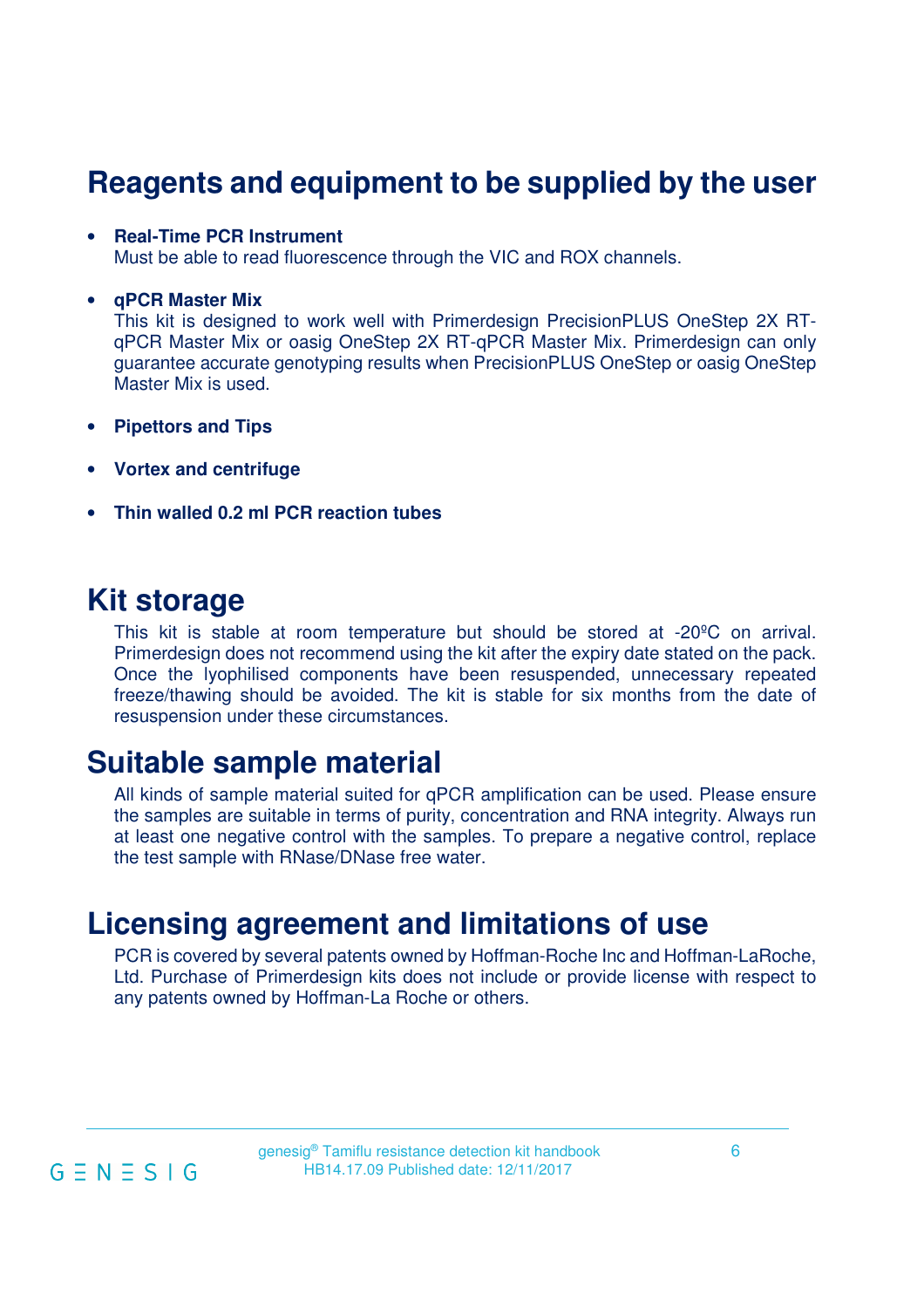### **Primerdesign satisfaction guarantee**

Primerdesign takes pride in the quality of all our products. Should this product fail to perform satisfactorily when used according to the protocols in this manual, Primerdesign will replace the item free of charge.

### **Quality control**

As part of our ISO9001 and ISO13485 quality assurance system, all Primerdesign products are monitored to ensure the highest levels of performance and reliability.

### **Notices and disclaimers**

During the warranty period Primerdesign genesig kits allow precise and reproducible data recovery combined with excellent sensitivity. For data obtained by violation to the general GLP guidelines and the manufacturer's recommendations the right to claim under guarantee is expired.

Black Hole Quencher", "BHQ", "CAL Fluor, "Quasar" and "Pulsar" are registered trademarks of Biosearch Technologies, Inc., Novato, CA. This technology is protected by U.S. and World-wide patents either issued or in application and is licensed and sold under agreement with Biosearch Technologies, Inc. These products are sold exclusively for RUO use by the purchaser. They may not be used for human or veterinary in vitro diagnostic (IVD) applications and they may not be re-sold, distributed or re-packaged without express written authorization from Biosearch.

PCR is a proprietary technology covered by several US and foreign patents. These patents are owned by Roche Molecular Systems Inc. and have been sub-licensed by PE Corporation in certain fields. Depending on your specific application you may need a license from Roche or PE to practice PCR. Additional information on purchasing licenses to practice the PCR process may be obtained by contacting the Director of Licensing at Roche Molecular Systems, 1145 Atlantic Avenue, Alameda, CA 94501 or Applied Biosystems business group of the Applera Corporation, 850 Lincoln Centre Drive, Foster City, CA 94404. In addition, the 5' nuclease assay and other homogeneous amplification methods used in connection with the PCR process may be covered by U.S. Patents 5,210,015 and 5,487,972, owned by Roche Molecular Systems, Inc, and by U.S. Patent 5,538,848, owned by The Perkin-Elmer Corporation. The purchase of Biosearch Technologies products does not, either expressly or by implication, provide a license to use this or other patented technology. Licensing information can be obtained by contacting the Director of Licensing, Applied Biosystems, 850 Lincoln Centre Drive, Foster City, CA 94404 or the Licensing Department at Roche Molecular Systems Inc., 1145 Atlantic Avenue, Alameda, CA 94501."

### **Trademarks**

Primerdesign™ is a trademark of Primerdesign Ltd.

Precision® is a registered trademark of Primerdesign Ltd.

oasig™ is a trademark of Primerdesign Ltd

genesig® is a registered trademark of Primerdesign Ltd.

The PCR process is covered by US Patents 4,683,195, and 4,683,202 and foreign equivalents owned by Hoffmann-La Roche AG. ABI, ABI PRISM® GeneAmp® and MicroAmp® are registered trademarks of the Applera Genomics (AppliedBiosystems Corporation).

BIOMEK® is a registered trademark of Beckman Instruments, Inc.; iCycler™ is a registered trademark of Bio-Rad Laboratories, Rotor-Gene is a trademark of Corbett Research. LightCycler™ is a registered trademark of the IdahoTechnology Inc. GeneAmp®, TaqMan® and AmpliTaqGold® are registered trademarks of Roche Molecular Systems, Inc.,

The purchase of the PrimerDesign ™ reagents cannot be construed as an authorization or implicit license to practice PCR under any patents held by Hoffmann-LaRoche Inc.

genesig<sup>®</sup> Tamiflu resistance detection kit handbook<br>  $G = N = S | G$ <br>
HB14.17.09 Published date: 12/11/2017 HB14.17.09 Published date: 12/11/2017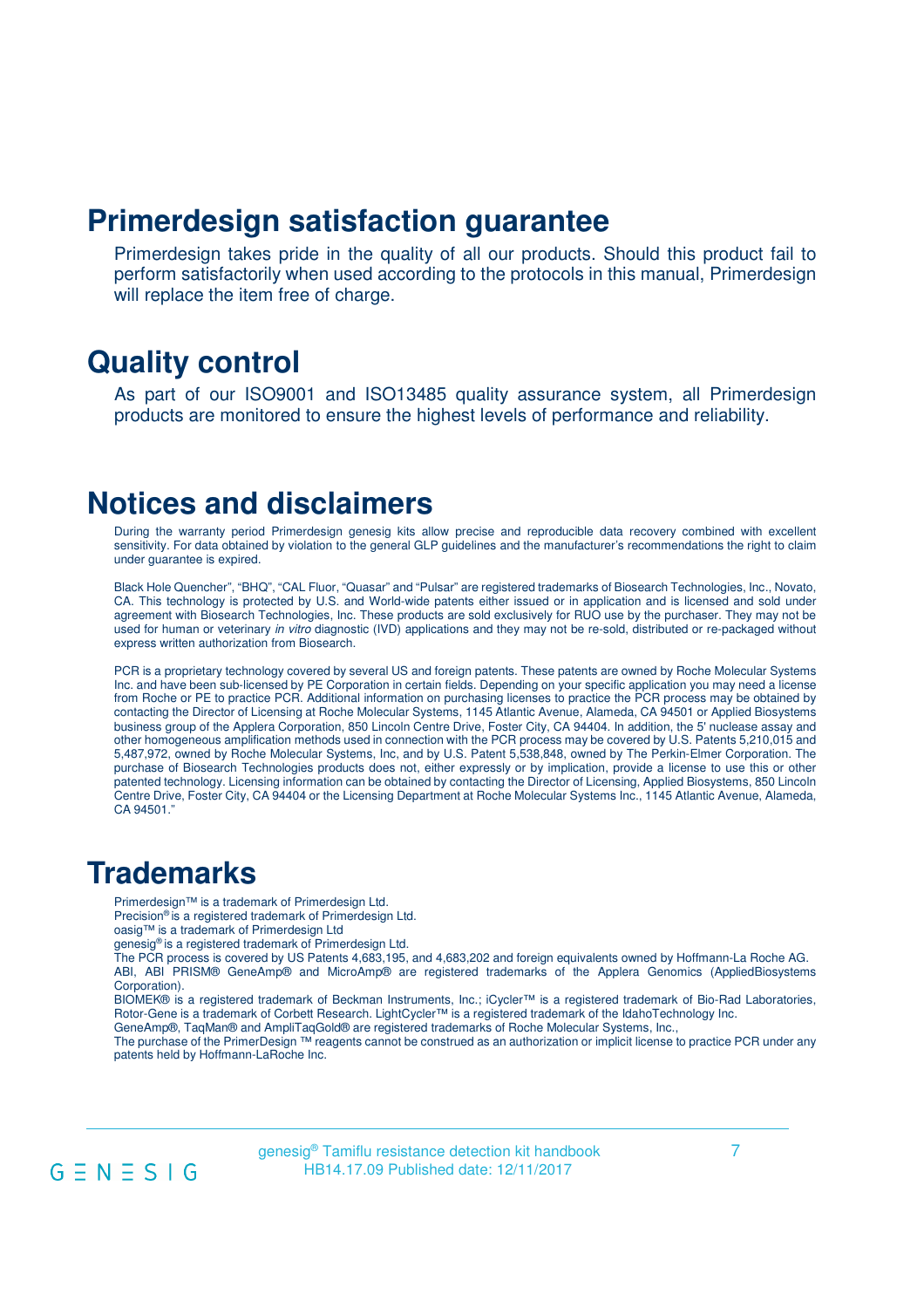### **Bench-side protocol**

To minimise the risk of contamination with foreign DNA, we recommend that all pipetting be performed in a PCR clean environment. Ideally this would be a designated PCR cabinet. Filter tips are recommended for all pipetting steps. The positive control template is a significant contamination risk and should therefore be pipetted after negative control and sample wells.

#### **1. Pulse-spin each tube in a centrifuge before opening.**

This will ensure lyophilised primer and probe mix is in the base of the tube and is not spilt upon opening the tube.

**2. Resuspend the genotyping primer/probe mix in the RNase/DNase water supplied, according to the table below:** 

To ensure complete resuspension, vortex the tube thoroughly.

| Component – resuspend in water               | Wolume! |
|----------------------------------------------|---------|
| <b>Pre-PCR pack</b>                          |         |
| Genotyping primer/probe mix ( <b>BROWN</b> ) | $165$ µ |

**3. Resuspend the positive control templates in the template resuspension buffer supplied, according to the table below:** 

To ensure complete resuspension, vortex the tube thoroughly.

| Component – resuspend in template preparation buffer         | <b>Volume</b>    |
|--------------------------------------------------------------|------------------|
| <b>Post-PCR heat sealed capsules</b>                         |                  |
| WT positive control template $(RED)^*$                       | 500 <sub>µ</sub> |
| Mutant positive control template ( <b>RED</b> ) <sup>*</sup> | 500 <sub>µ</sub> |

**\* This component contains high copy number template and is a VERY significant contamination risk. It must be opened and handled in a separate laboratory environment, away from the other components.** 

#### **4. Prepare a complete genotyping reaction mix, according to table below:**

Prepare sufficient reactions for all samples. Include 2 extra reactions for the wild type and variant positive controls and 1 extra sample as a 'no template control'.

| Component                                         |                 | 1 reaction e.g. 50 reactions |
|---------------------------------------------------|-----------------|------------------------------|
| oasig OneStep or PrecisionPLUS OneStep Master Mix | 10 <sub>µ</sub> | 500 <sub>µ</sub>             |
| Genotyping primer/probe mix (BROWN)               | 1µI             | 50 <sub>µ</sub>              |
| RNase/DNase free water (WHITE)                    | 4 <sub>µ</sub>  | $200$ µl                     |
| <b>Final volume</b>                               | 15ul            | <b>750µl</b>                 |

genesig<sup>®</sup> Tamiflu resistance detection kit handbook  $G = N = S | G$  HB14.17.09 Published date: 12/11/2017 HB14.17.09 Published date: 12/11/2017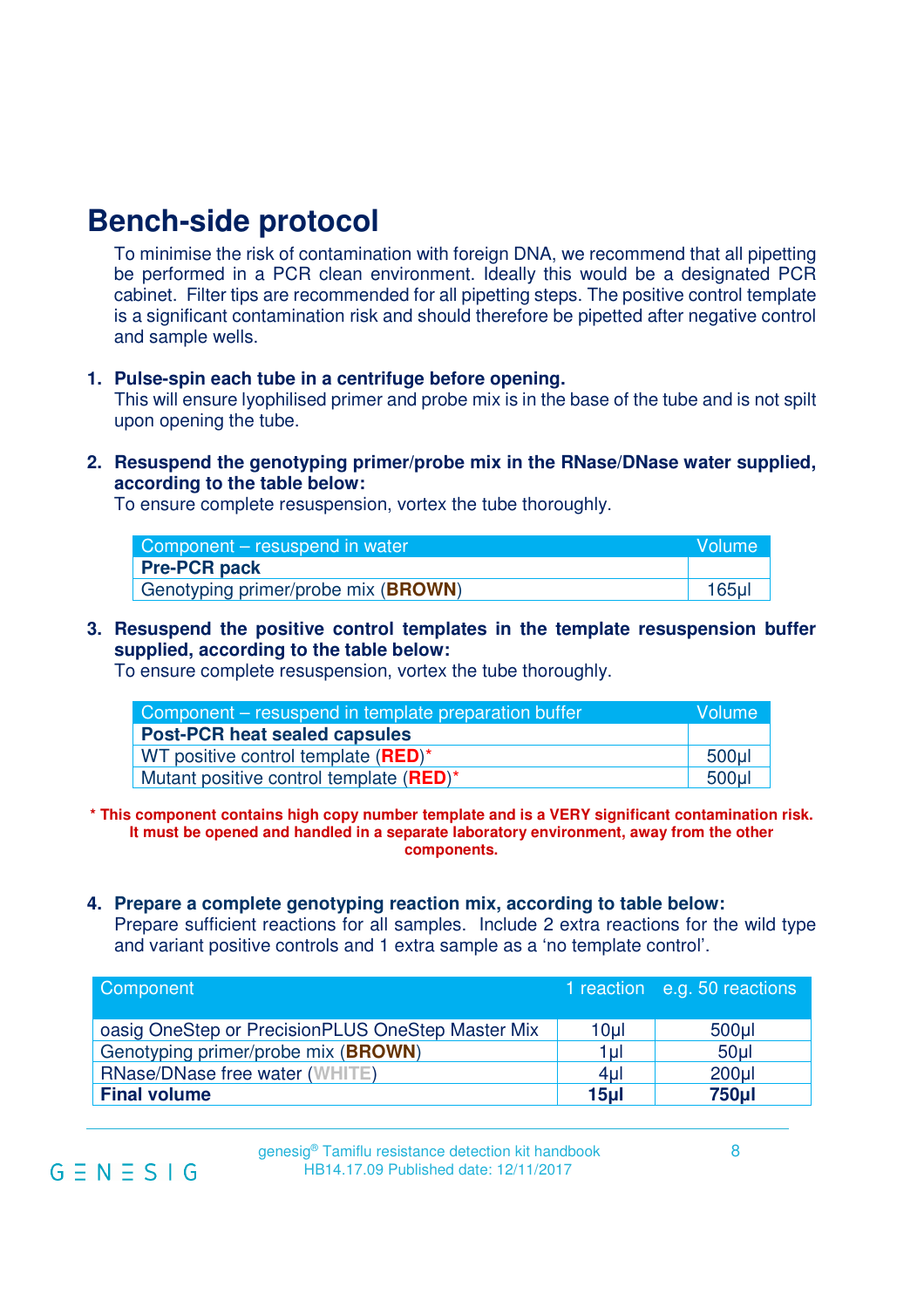**Please note, if using oasig OneStep Master Mix the ROX passive reference dye supplied as part of the kit will not be required.** 

- **5. Dispense 15μl of the reaction mix according to your plate layout.**
- **6. Dispense 5μl of extracted RNA sample according to your plate set up.** To obtain a strong signal, the recommended input RNA concentration is 0.2 – 2 ng/μl (1- 10ng in total) with the ideal total being 5ng. Substitute sample RNA with RNase/DNase free water as a negative control.
- **7. Dilute the positive control DNA templates in template resuspension buffer.** It is important that the input copy number for the positive control DNA is matched to the amount of sample RNA being added to each reaction. The positive control DNA must be diluted according to the table below.

| Sample input RNA | +ve Control Dilution factor |
|------------------|-----------------------------|
| 10 <sub>ng</sub> | 1:25                        |
| 5 <sub>ng</sub>  | 1:50                        |
| 1 na             | 1:250                       |

**8. Dispense 5μl of each positive control DNA template according to your plate set up.**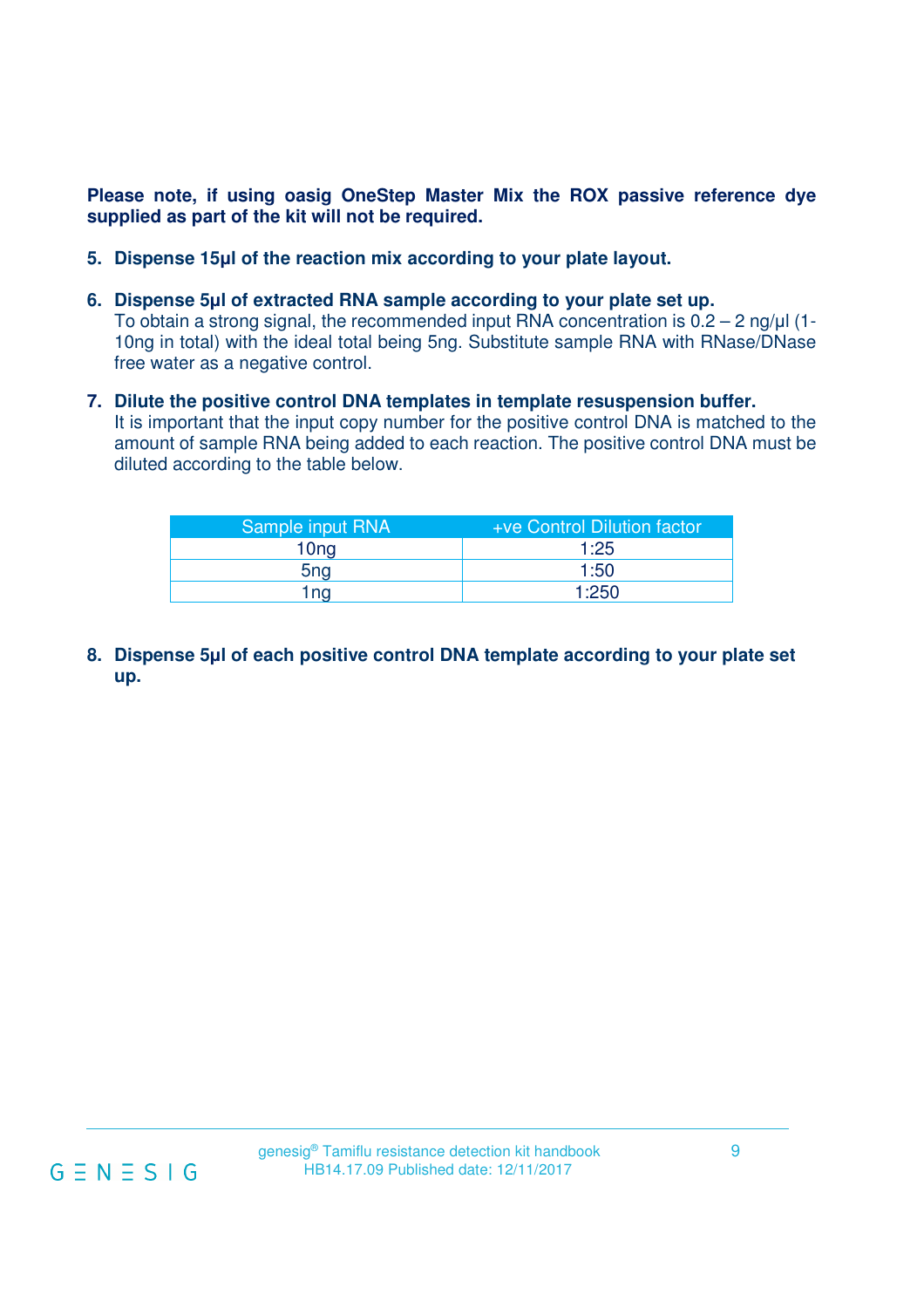# **qPCR amplification protocol**

For machines that can be programmed to include 2 cycling stages, the following protocol is recommended for optimum resolution between genotypes

If using a machine that uses ROX as a passive reference, then the passive reference must be turned off or set to "none" indicating no passive reference.

### **Recommended protocol when using PrecisionPLUS OneStep or OneStep oasig 2X RT-qPCR Master Mix**

|              | <b>Step</b>                    | Time            | Temp           |
|--------------|--------------------------------|-----------------|----------------|
|              | Reverse transcription          | 10 mins         | $55^{\circ}$ C |
|              | Enzyme activation              | 2 mins          | $95^{\circ}$ C |
|              | Denaturation                   | 10 <sub>s</sub> | $95^{\circ}$ C |
| X 10 cycles* | <b>Extension</b>               | <b>60s</b>      | $60^{\circ}$ C |
|              | Denaturation                   | 10 <sub>s</sub> | $95^{\circ}$ C |
| X 35 cycles  | Extension (DATA COLLECTION) ** | 60s             | $66^{\circ}$ C |

\* Where the sample amount is 1ng or less per well add 5 cycles to the first stage (15 cycles) \*\* Fluorogenic data should be collected through the ROX and VIC channels.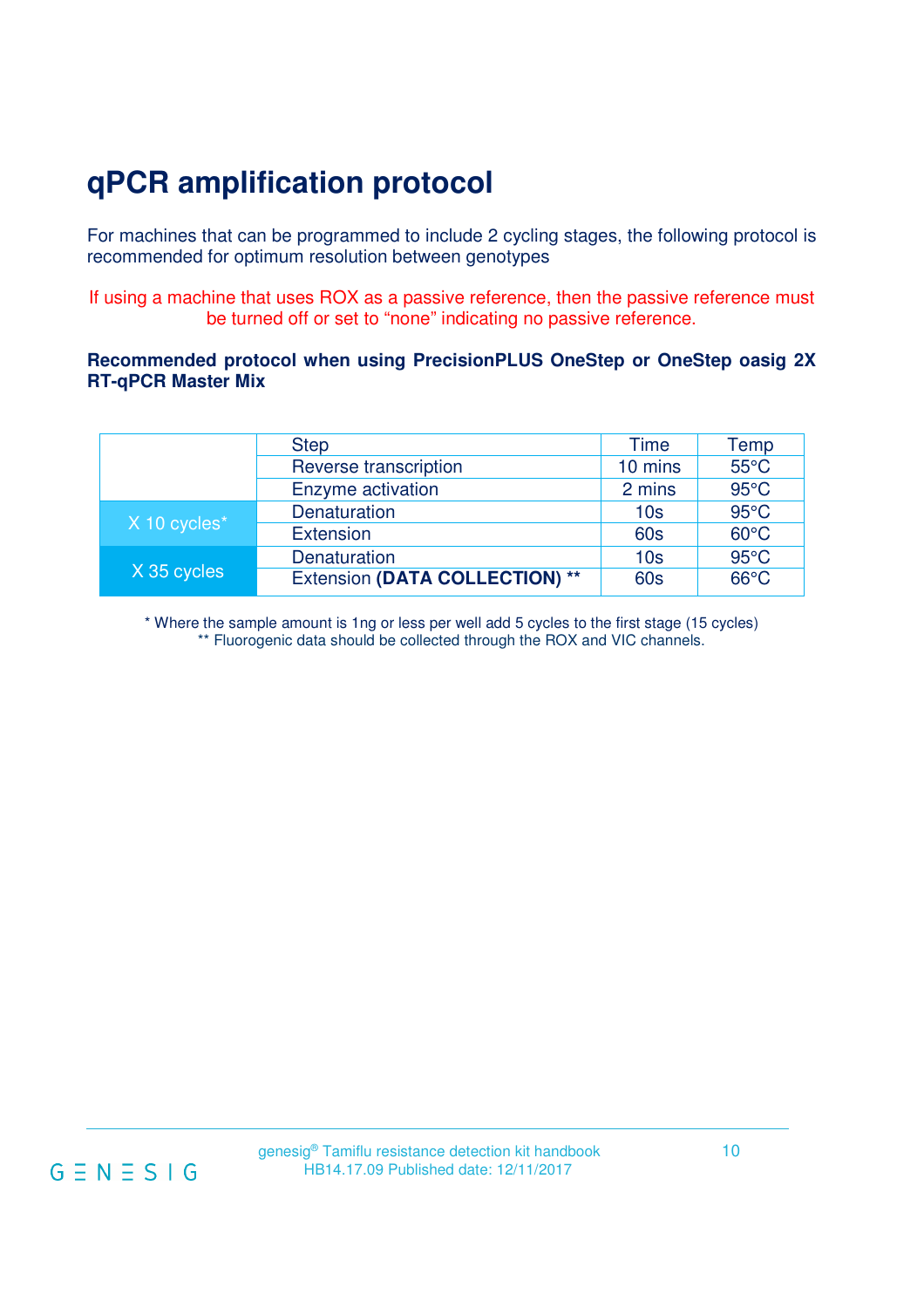### **Interpretation of results**

The wild type probe is labelled to read through the ROX channel whilst the mutant probe is labelled to read through the VIC channel. On wild type sequences the ROX channel will give a strong amplification plot and the VIC channel none or very low detection. The signals are reversed on mutant samples. Heterozygous samples will give an intermediate signal through both ROX and VIC channels.

### **Sample data**



#### Wild type sample (**WT signal, Mutant signal**)

Mutant DNA sample (**WT signal**, **Mutant signal**)



genesig<sup>®</sup> Tamiflu resistance detection kit handbook  $G \equiv N \equiv S \mid G$  HB14.17.09 Published date: 12/11/2017 HB14.17.09 Published date: 12/11/2017